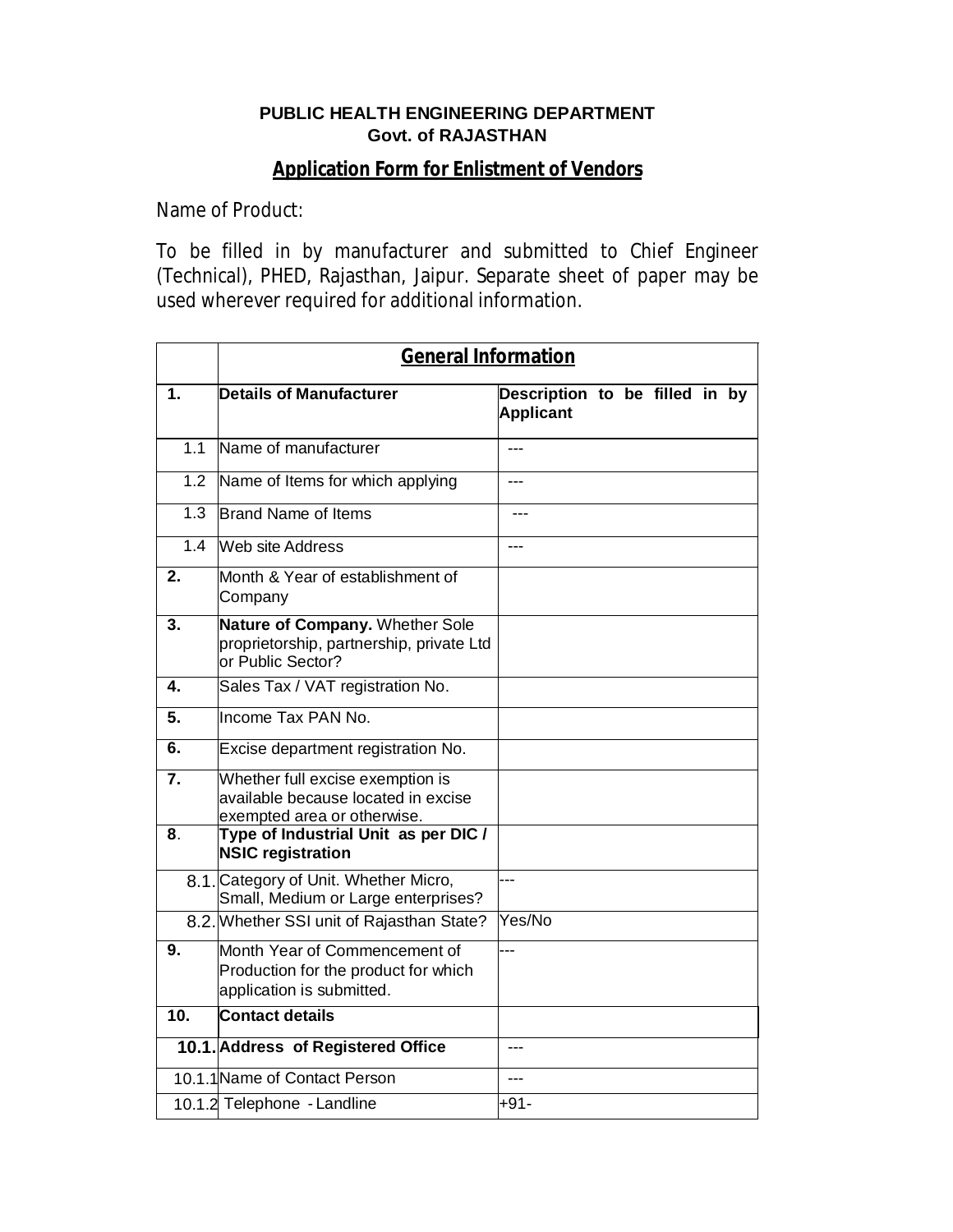|                 | 10.1.3 Telephone- Mobile.                                                                                                                            | +91-         |            |                              |
|-----------------|------------------------------------------------------------------------------------------------------------------------------------------------------|--------------|------------|------------------------------|
|                 | 10.1.4 Telephone - Fax                                                                                                                               | +91-         |            |                              |
|                 | 10.1.5 e-mail address                                                                                                                                |              |            |                              |
|                 | 10.2 Address of factory.                                                                                                                             |              |            |                              |
|                 | 10.2.1 Whether Factory is located in<br>backward industrial area?                                                                                    | Yes/No       |            |                              |
|                 | 10.2.2 Name of Contact Person in factory                                                                                                             |              |            |                              |
|                 | 10.2.3 Telephone - Landline                                                                                                                          | $+91-$       |            |                              |
|                 | 10.2.4 Telephone- Mobile.                                                                                                                            | $+91-$       |            |                              |
|                 | 10.2.5 Telephone - Fax                                                                                                                               | +91-         |            |                              |
|                 | 10.2.6 e-mail address                                                                                                                                |              |            |                              |
|                 | 10.3 Head of the organisation                                                                                                                        |              |            |                              |
|                 | 10.3.1 Name of owner                                                                                                                                 |              |            |                              |
|                 | 10.3.2 Telephone - Landline                                                                                                                          | +91-         |            |                              |
|                 | 10.3.3 Telephone- Mobile.                                                                                                                            | $+91-$       |            |                              |
|                 | 10.3.4 Telephone - Fax                                                                                                                               | +91-         |            |                              |
|                 | 10.3.5 e-mail address                                                                                                                                | ---          |            |                              |
| 11.             | Name of other top management<br>personnel with designation.                                                                                          |              |            |                              |
| 12              | Name and Address of associate                                                                                                                        | ---          |            |                              |
| $\overline{13}$ | Banker's Name & address.                                                                                                                             |              |            |                              |
|                 | <b>Manufacturer's capacity</b>                                                                                                                       |              |            |                              |
| 14.             | <b>Annual Capacity In terms of</b>                                                                                                                   |              |            |                              |
|                 | quantity / Numbers.                                                                                                                                  | Qty          | <b>NOs</b> | Amount (lac $\overline{z}$ ) |
| 14.1.           | Licensed                                                                                                                                             |              |            |                              |
| 14.2            | Installed                                                                                                                                            |              |            |                              |
|                 |                                                                                                                                                      |              |            |                              |
|                 |                                                                                                                                                      |              |            |                              |
|                 | 14.3 Actual achieved in last 3 Years.                                                                                                                |              |            |                              |
| 14.4            | 2012-13                                                                                                                                              |              |            |                              |
| 14.5            | 2013-14                                                                                                                                              |              |            |                              |
| 14.6            | 2014-15                                                                                                                                              |              |            |                              |
| 14.7            | <b>Present Manufacturing capacity</b>                                                                                                                |              |            |                              |
| 15.             | Annual turnover based on Balance<br>Sheet for the last 3 years for the<br>particular item. (Submit copy of<br><b>Balance Sheet of last 3 years.)</b> |              |            |                              |
|                 | $2011 - 12$                                                                                                                                          | ------ lac ₹ |            |                              |
|                 | 2012-13                                                                                                                                              | ----- lac ₹  |            |                              |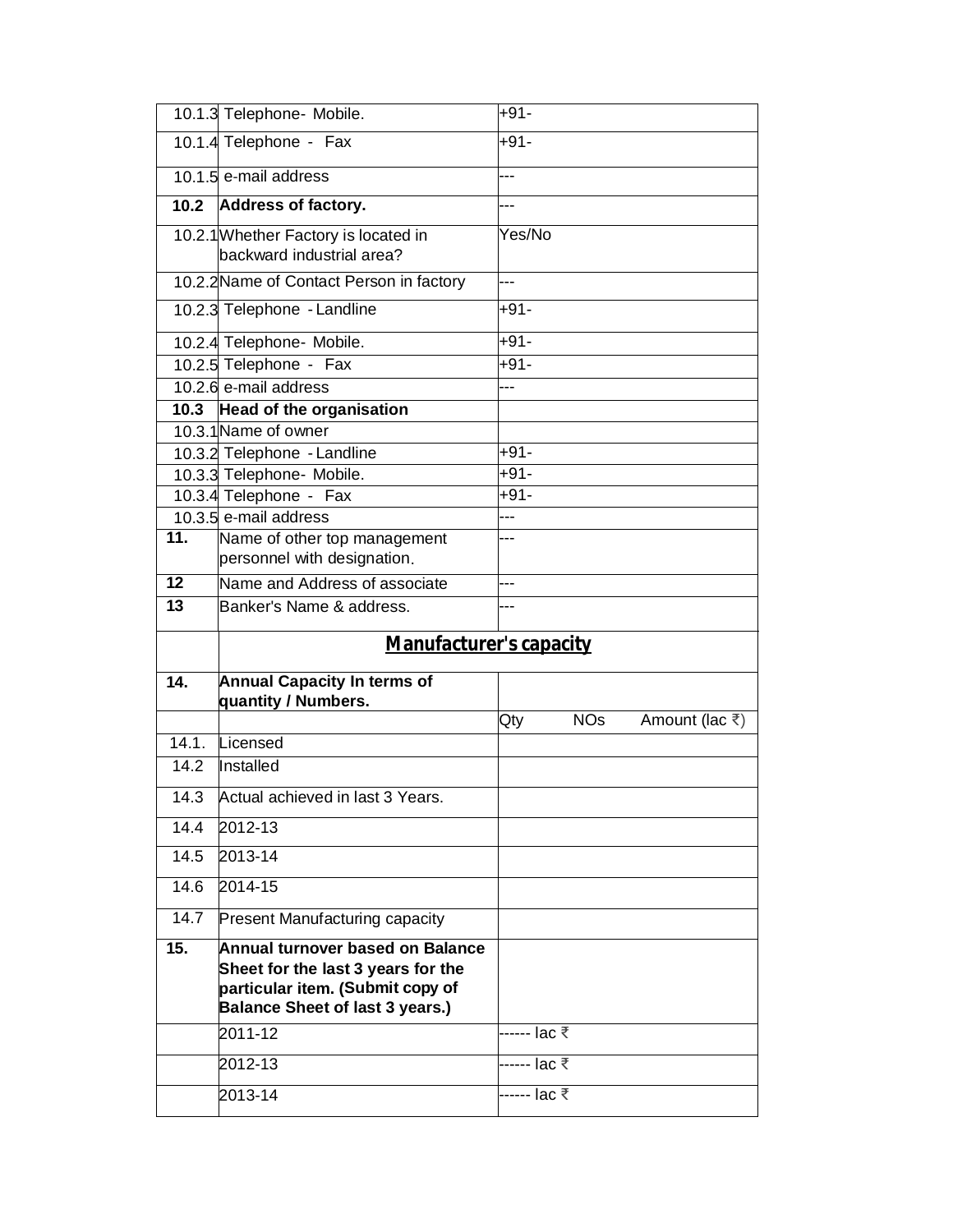| 16.  | <b>Manufacturing range.</b>                                                                                                            |  |  |  |  |
|------|----------------------------------------------------------------------------------------------------------------------------------------|--|--|--|--|
| 16.1 | Attach list of items, sizes, classes &<br>its manufacturing capacities.                                                                |  |  |  |  |
|      | <b>Facilities available</b>                                                                                                            |  |  |  |  |
| 17.  | <b>Technical Staff</b>                                                                                                                 |  |  |  |  |
|      | 17.1 Details of Engineers and other technical<br>staff available.                                                                      |  |  |  |  |
| 18.  | <b>Manufacturing Facilities.</b>                                                                                                       |  |  |  |  |
|      | 18.1 Adequacy of manufacturing machinery<br>(List of machines, facilities to be<br>attached separately)                                |  |  |  |  |
|      | 18.2 List of Material/Component, testing<br>equipment with make, year of purchase.                                                     |  |  |  |  |
| 19.  | <b>Testing Facilities.</b>                                                                                                             |  |  |  |  |
|      | 19.1 Approved by reputed organization? if<br>yes, Give details.                                                                        |  |  |  |  |
|      | 19.2 List of tests carried out on raw material.                                                                                        |  |  |  |  |
|      | 19.3 List of tests carried out on product<br>during manufacturing                                                                      |  |  |  |  |
|      | 19.4 List of tests carried out on final product.                                                                                       |  |  |  |  |
|      | 19.5 All measuring instrument are calibrate<br>from NABL Approved Lab? (furnish<br>records)                                            |  |  |  |  |
|      | 19.6 Details of in-House testing facilities,<br>testing<br>equipments available as per relevant IS/<br>or any other relevant standard. |  |  |  |  |
|      | 19.7 Testing facilities dependent on external<br>Agencies.                                                                             |  |  |  |  |
|      | 19.8 Adequacy of testing facility.                                                                                                     |  |  |  |  |
|      | 19.9R& D Facilities and available<br>infrastructure if any                                                                             |  |  |  |  |
|      | 19.10 Quality awards if any                                                                                                            |  |  |  |  |
|      | 19.11 Technical Collaboration if any.                                                                                                  |  |  |  |  |
| 20.  | <b>BIS / Other relevant licenses.</b>                                                                                                  |  |  |  |  |
|      | 20.1 BIS license Nos. with certified copies.<br>Details of size and class                                                              |  |  |  |  |
|      | 20.2 Copies of other relevant licences, if any                                                                                         |  |  |  |  |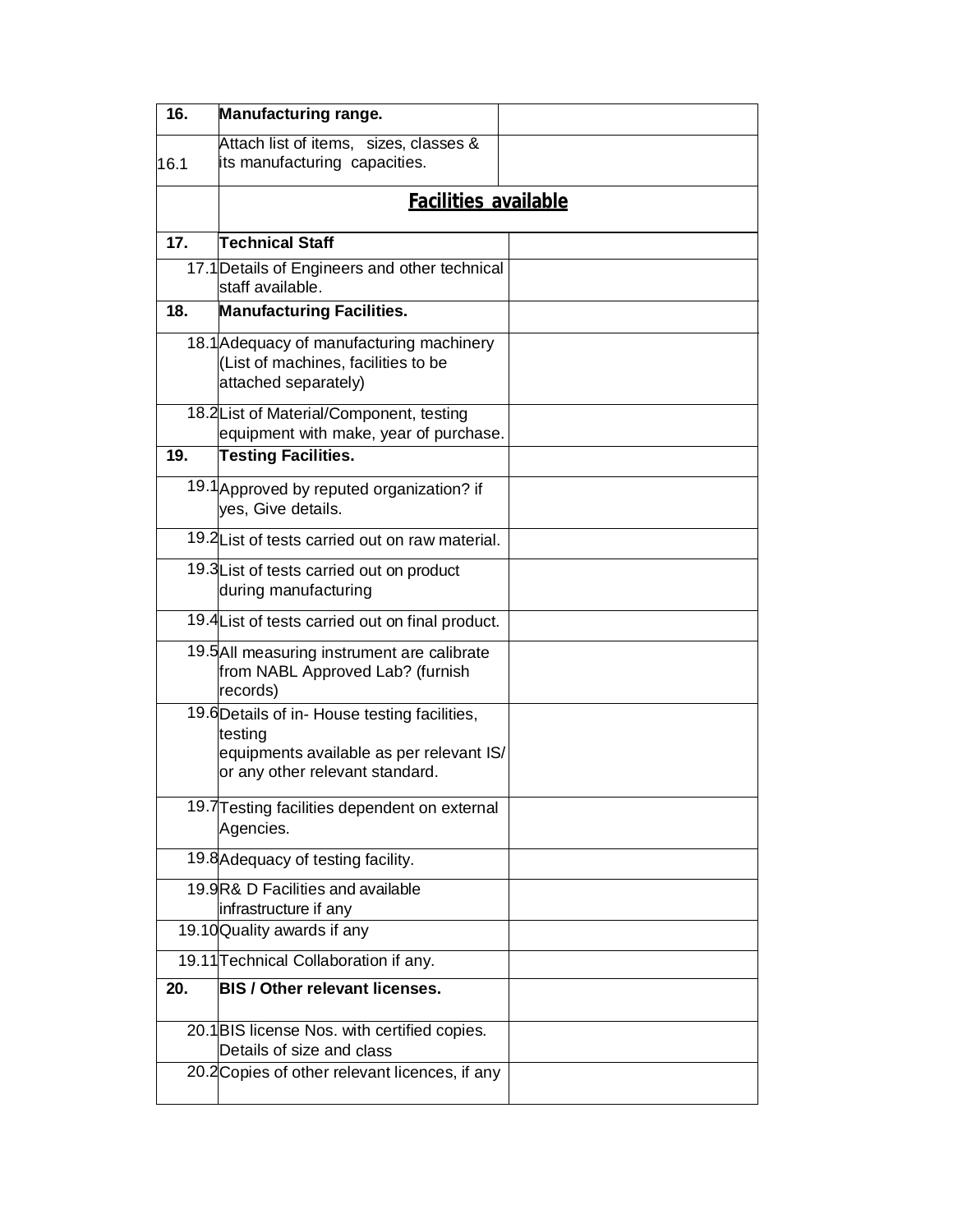|                   | 20.3 ISO-9001:2008, ISO: 14001:2004,<br>OHSAS: 18001:2007 Certificate if any.                                                                                 |        |
|-------------------|---------------------------------------------------------------------------------------------------------------------------------------------------------------|--------|
|                   | 20.4/s the BIS/Other relevant licenses under Yes/No<br>suspension/ cancellation at the time of<br>submission of application.                                  |        |
|                   | 20.5 Is the BIS/Other relevant licenses under Yes/No<br>stop marking at the time of submission<br>of application.                                             |        |
|                   | 20.6 Was the BIS/Other relevant licenses<br>ever put under stop marking since<br>01.04.2014 and has been resumed at<br>the time of submission of application. | Yes/No |
|                   | 20.6.1 If Yes Date of Stop Marking                                                                                                                            |        |
|                   | 20.6.2 Date of resumption of marking                                                                                                                          |        |
| $\overline{21}$ . | Performance reliability                                                                                                                                       |        |
|                   | 21.1 Satisfactory execution of supply orders<br>with Contents and order value details in<br>last 3 years                                                      |        |
|                   | 21.1.1 With PHED Rajasthan                                                                                                                                    |        |
|                   | 21.1.2 With other Deptt. of Govt. of Rajasthan.                                                                                                               |        |
|                   | 21.1.3 With other Govt., Semi Govt., Public<br>lsectors etc.                                                                                                  |        |
|                   | 21.2 Performance Certificates on order<br>completion vis-à-vis contractual                                                                                    |        |
|                   | 21.2.1 With PHED Rajasthan.                                                                                                                                   |        |
|                   | 21.2.2 With other Deptt. of Govt. of Rajasthan.                                                                                                               |        |
|                   | 21.2.3 With other Govt., Semi Govt., Public<br>sectors etc.                                                                                                   |        |
|                   | 21.3 Quality Assurance Plan of the Product<br>submitted to various departments/<br>organisation.                                                              |        |
|                   | 21.4 Details<br>Third Party<br>of<br>Inspection<br>(Testing) done for the product.                                                                            |        |
| 22.               | Manufacturer may give any additional<br>information, if seems necessary.                                                                                      |        |

Signature of applicant Name of applicant Designation Date

Place Name of Firm with seal & stamp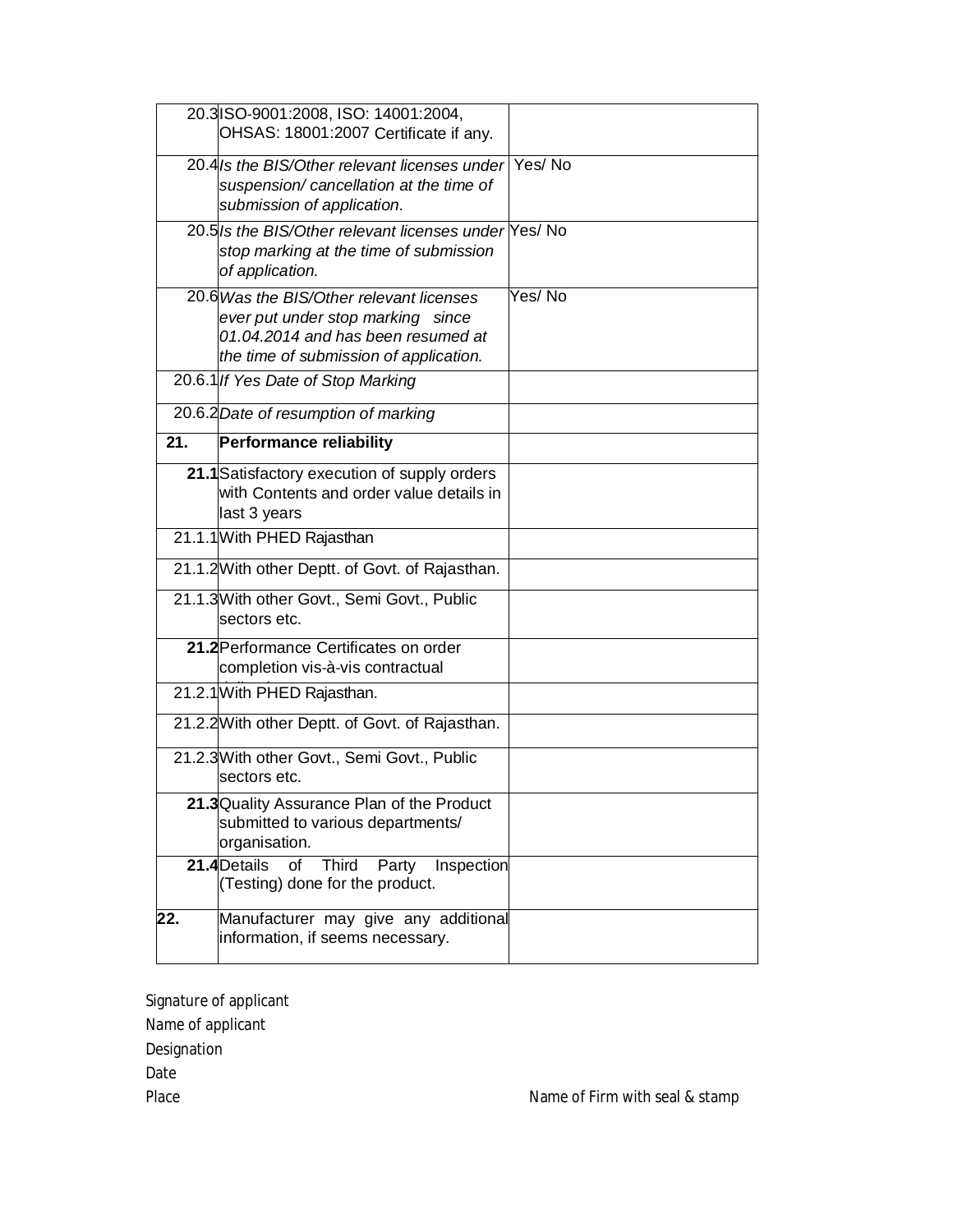## **List of Enclosures with Manufacturer Registration Application.**

|  |  |  | (This is an Indicative list) |  |
|--|--|--|------------------------------|--|
|--|--|--|------------------------------|--|

| Sr no.           | <b>Particular</b>                                       | Enclosures no. | Page<br>No. |
|------------------|---------------------------------------------------------|----------------|-------------|
| 1 <sub>1</sub>   | Letter,<br>Covering<br><b>Chief</b><br>addressed<br>to  |                |             |
|                  | (Technical),<br><b>Engineer</b><br>2-Civil<br>Lines,    |                |             |
|                  | Jal Bhawan, PHED Jaipur (Raj.)-302002,                  |                |             |
|                  | $(0141 - 2222342, \n\underline{\text{r}i\_tm@nic.in}).$ |                |             |
| 2.               | <b>Company Profile</b>                                  |                |             |
| 3.               | Financial Soundness /Net worth /Credit                  |                |             |
|                  | facility with letter from Banker.                       |                |             |
| 4.               | List of Top management personnel with                   |                |             |
|                  | Designations.                                           |                |             |
| 5.               | Copy of registration as Micro, Small,                   |                |             |
|                  | Medium or Large enterprises.                            |                |             |
| 6.               | Copy of Memorandum& Articles of                         |                |             |
|                  | association ROC, partnership deed etc.                  |                |             |
| 7.               | Copy of Certificate of VAT & CST Registration           |                |             |
|                  | No.                                                     |                |             |
| 8.               | Copy of Central Excise Registration                     |                |             |
|                  | Certificate                                             |                |             |
| 9.               | Copy of ISO License.                                    |                |             |
| 10.              | Copy of Income Tax Permanent Account                    |                |             |
|                  | No.(PAN CARD)                                           |                |             |
| 11.              | Copy of BIS Licenses for products.                      |                |             |
| $\overline{1}2.$ | Copy of Import & Export license, if any.                |                |             |
| 13.              | Copy of certificate of Quality awards,                  |                |             |
|                  | <b>National Award for Research</b>                      |                |             |
|                  | & Development, Outstanding                              |                |             |
|                  | Entrepreneurship, if any.                               |                |             |
| 14.              | Details of R& D Facilities, if any.                     |                |             |
| 15.              | Proof of Technical Collaboration, if any.               |                |             |
| 16.              | Copy of audited Balance sheet with                      |                |             |
|                  | turnover Details for last 3 years                       |                |             |
|                  | $(2011-12, 2012-13, 2013-14)$                           |                |             |
| 17.              | List of product's manufacturing range,                  |                |             |
|                  | Capacity, type, class, size                             |                |             |
|                  | viz.                                                    |                |             |
| 18.              | Attach Product Catalogues, Brochure of                  |                |             |
|                  | items , range , sizes , classes with their              |                |             |
|                  | capacities etc.                                         |                |             |
| 19.              | List of Technical staff like Engineers,                 |                |             |
|                  | Quality control staff, Production staff etc.            |                |             |